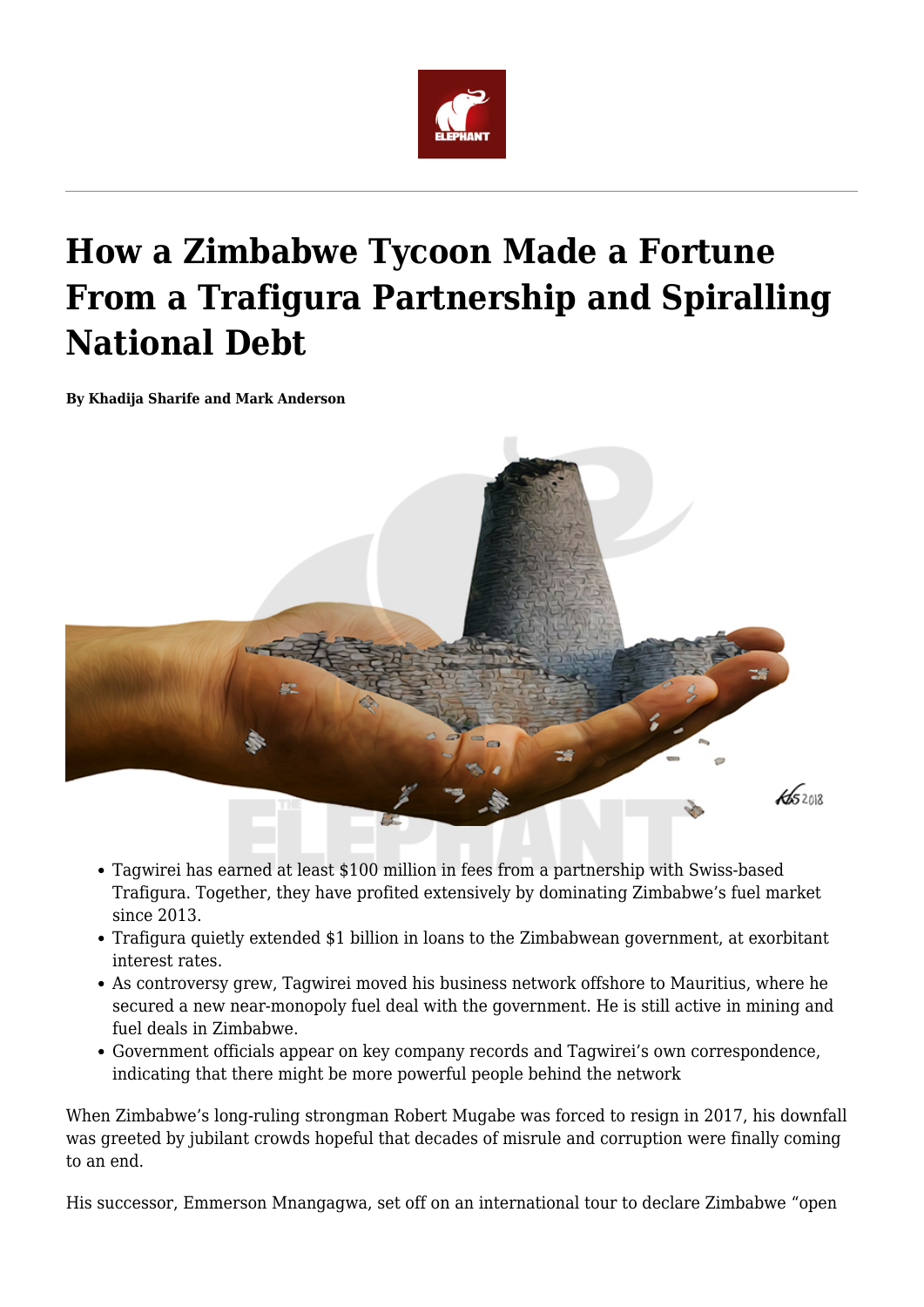for business." Sporting a scarf knitted in the five colors of the country's flag, he assured world leaders that all that was needed to jumpstart Zimbabwe's moribund economy was new leadership and an infusion of foreign investment.



Emmerson Mnangagwa in Moscow in 2019. Credit: ITAR-TASS News Agency/Alamy Live News

Four years on, Mnangagwa's promised "New Dawn" has not arrived. Instead, Zimbabwe's economy remains in tatters. Public debt — much of it illegally accrued — has ballooned, a lack of foreign currency and fuel shortages continue to cripple the economy, and the value of Zimbabwe's local currency has plummeted.

The turmoil has not been without its winners, though. One man in particular has prospered from the state's largesse: Kudakwashe Tagwirei, a tycoon known locally as ["Queen Bee"](https://www.bloomberg.com/news/articles/2020-08-05/u-s-treasury-sanctions-zimbabwe-president-s-adviser-tagwirei) because of his vast economic influence.

Under Mnangagwa's reign, the businessman came to dominate Zimbabwe's fuel, platinum, and gold sectors. Benefitting from opaquely awarded government contracts worth billions of dollars and preferential access to minerals as well as scarce foreign currency, Tagwirei's network also got huge state loans he used to enrich himself while indebting the Zimbabwean public.

Those came from a surprising source that proved a key player in Tagiwirei's network: Zimbabwe's central bank. At least [\\$3 billion in treasury bills issued by the Reserve Bank of Zimbabwe](https://home.treasury.gov/news/press-releases/sm1082) — which may have had no legal authority to do so — were awarded to Tagwirei's group between 2017 and 2019, a parliamentary report said, with the group then funneling the windfall into a massive expansion that included a mining acquisition spree at bargain bin prices. As the country's currency crashed, Tagwirei's fortunes soared.

But it's not clear if Tagwirei is the sole, or even the main beneficiary of this largesse. The presence of a handful of state officials in some of the network structures imply he is also a proxy for others. Since 2019 the Reserve Bank of Zimbabwe's governor, John Mangudya, was even named in Tagwirei-connected corporate trusts. Insiders say Tagwirei is close both to President Manangagwa and his deputy General Constantino Chiwenga.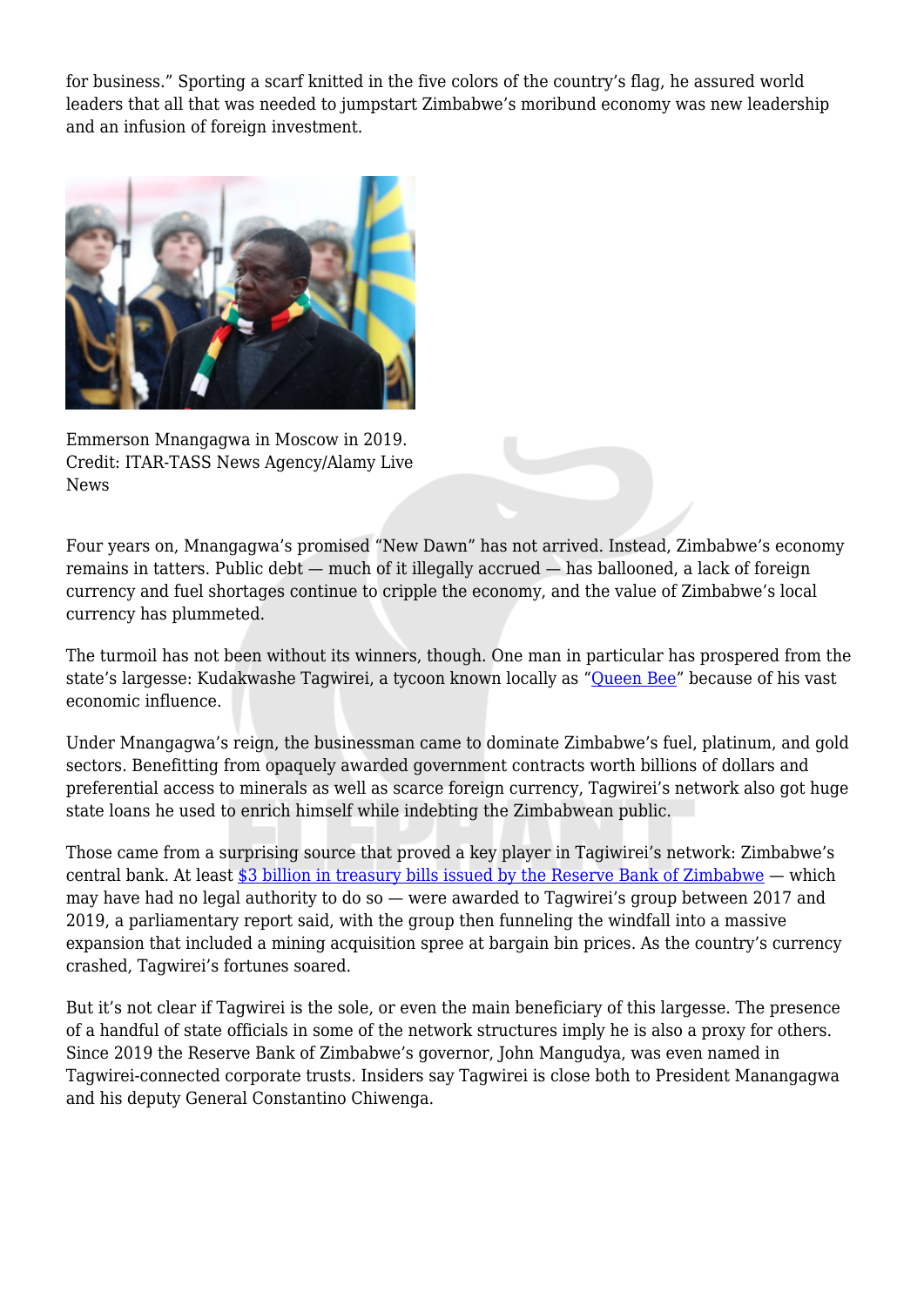

Kudakwashe Tagwirei. Credit: Jekesai Njikizana/Getty

Besides the government, one foreign company also played a critical role in Tagwirei's rise over nearly a decade: Swiss-headquartered commodity trader Trafigura Group Pte Ltd. Trafigura formed a joint venture with Tagwirei as far back as 2013 that gave the company priority access to the country's fuel infrastructure and supply business through Tagwirei's local influence. Tagwirei's links to Trafigura, his business successes at home, and U.S. and U.K. sanctions against him have attracted critical press coverage in recent months.

Now, using contracts, invoices and email correspondence between Tagwirei's network, former Trafigura officials involved in the joint venture, and government officials, OCCRP can reveal new details of how Trafigura and Tagwirei's partnership worked.

OCCRP learned that Trafigura paid Tagwirei at least \$100 million in fees through early 2018 for his help in creating a dominant position in the Zimbabwean fuel market. Their joint venture, initially called Sakunda Supplies and later renamed Trafigura Zimbabwe, would do this by advancing massive cash prepayments and fuel to the government in exchange for significant control over the Zimbabwean market and priority use of the state's fuel pipelines.

"Only one set of interests controls the fuel: Trafigura and Tagwirei," Zimbabwe's former finance minister, Tendai Biti, told OCCRP.

The joint venture would last until December 2019, when Trafigura bought out the soon-to-besanctioned Tagwirei.

Only one set of interests controls the fuel: Trafigura and Tagwirei. ~ Tendai Biti, Former Zimbabwean Finance Minister

But the partnership may have been too lucrative to discontinue.

Instead, Trafigura sought to continue its relationship with Tagwirei via Sotic International Ltd., a new company that he had set up in Mauritius, and associated shell companies fronted by South Africa-based directors, several of whom were former Trafigura employees.

In an email to OCCRP, Tagwirei said, "Some of the questions you raise are an embarrassing demonstration of an apparent lack of understanding of the issues you purport to investigate … I unequivocally deny all the accusations and allegations you are making against me in your email."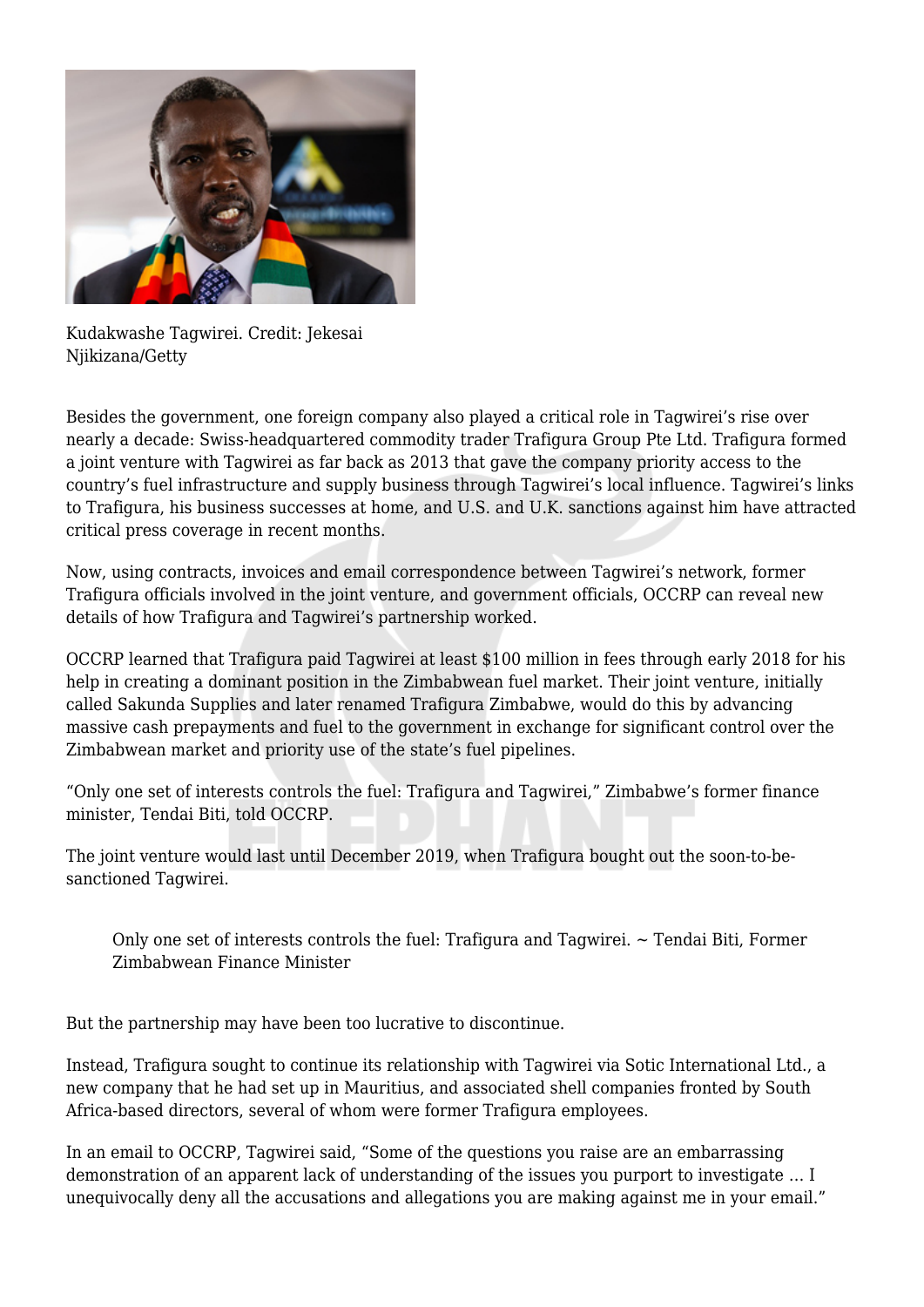Wilfred Mutakeni, head of Zimbabwe's National Oil Infrastructure Company, the regulatory agency that provided the joint venture its dominant rights, did not respond to a request for comment.



Trafigura's offices in Johannesburg. Credit: Trafigura Pictures/CC BY-ND 2.0

In a response to OCCRP, a Trafigura spokesperson said, "Trafigura exited our business relationships with Mr Tagwirei in December 2019, prior to US sanctions being imposed, through the purchase of [[Tagwirei's stake]]. All commercial arrangements are conducted in full compliance with applicable laws and regulations. Trafigura is one of a number of suppliers to Zimbabwe, South Africa and Mozambique. There is no exclusivity or market dominance."

Trafigura said OCCRP's details were "factually inaccurate," but declined to answer specific questions about advance payments, payments to Tagwirei, or the purchase price of his shares. The company said "commercial arrangements are commercially sensitive and as such, are confidential."

#### **Preferential Contracts**

On Harare's bustling streets, where centuries-old churches compete for space with modern highrises, one building stands above its neighbors. Century Towers, an imposing glass structure perched next to one of the capital's main thoroughfares, houses the main office of Tagwirei's holding company for his share of the joint venture, Sakunda Holdings Private Ltd, on several floors – including the 15th. One floor below are the offices of Zimbabwe's energy regulator.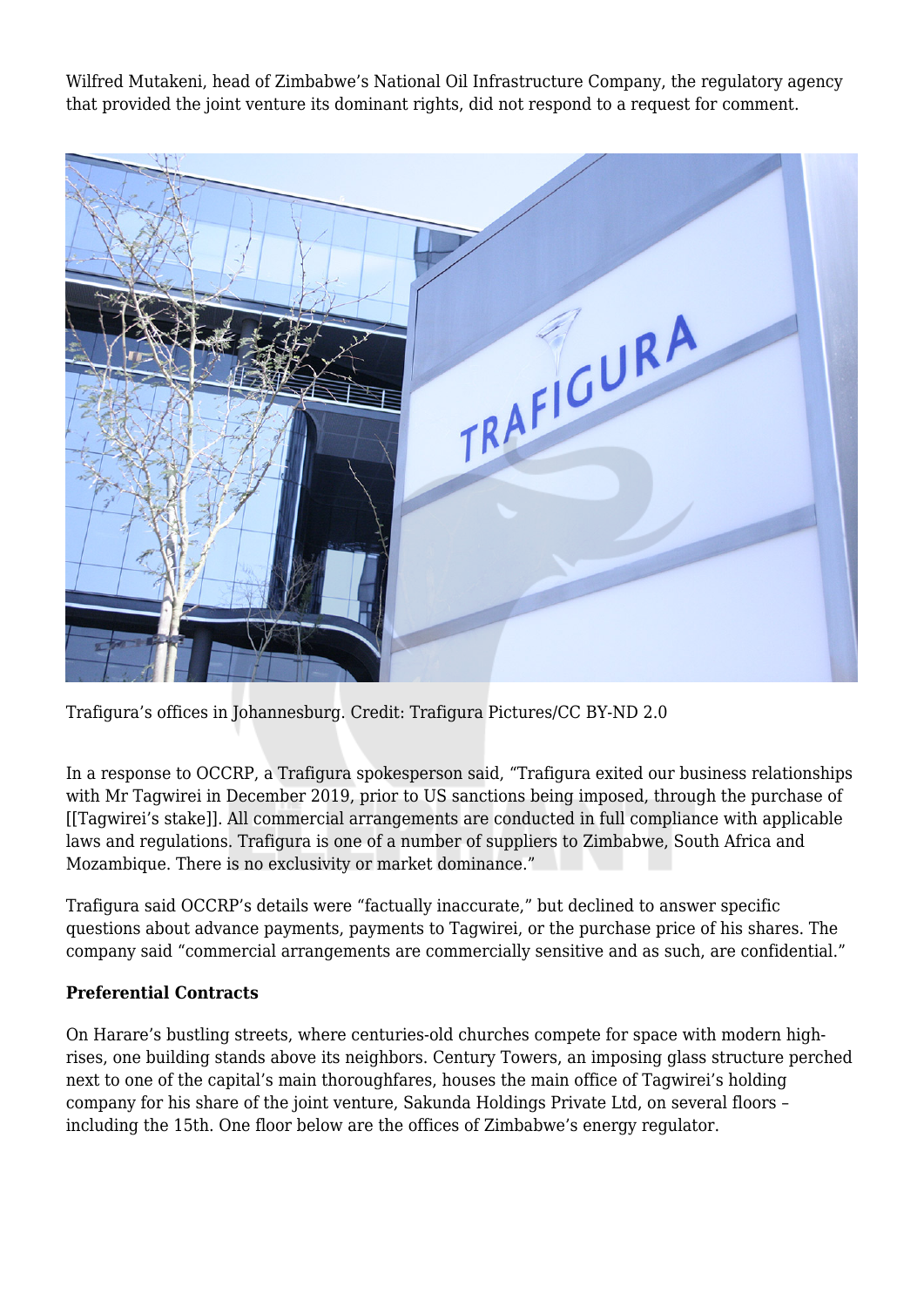

Century Towers in Harare. Credit: Christopher Scott/Alamy Stock Photo

This proximity hints at the closeness critics say allowed Tagwirei to make a fortune from preferential government contracts.

Tagwirei originally signed a contract in 2011 with the National Oil Infrastructure Company of Zimbabwe (NOIC) that gave him many of the rights he would later share with Trafigura.

In July 2013, Tagwirei and his companies Sakunda Holdings and Sakunda Trading agreed to sell access to their existing petroleum contract with NOIC to Trafigura, affording it 49 percent of the shares of a new joint venture.

They agreed to form Sakunda Supplies, based in Zimbabwe, which would hand Trafigura a host of benefits, including preferential access to the crucial Beira pipeline from Mozambique. NOIC, which had initially awarded Sakunda Holdings the deal in 2011, confirmed in a 2018 letter that Trafigura was entitled to all the benefits enjoyed by Sakunda.

# **Trafigura's Deals with Sakunda and Tagwirei**

Contracts that Tagwirei and his company, Sakunda Holdings, signed with Trafigura.

In return, a service agreement between Trafigura and Tagwirei, ratified in 2014, granted a \$12 million signing bonus and a further \$12 million for Tagwirei when NOIC provided access to their pipeline and the project launched.

On paper, Tagwirei's role in the new company was to provide his "significant market experience, network and contact base." But an insider said Trafigura was simply paying for Tagwirei's access to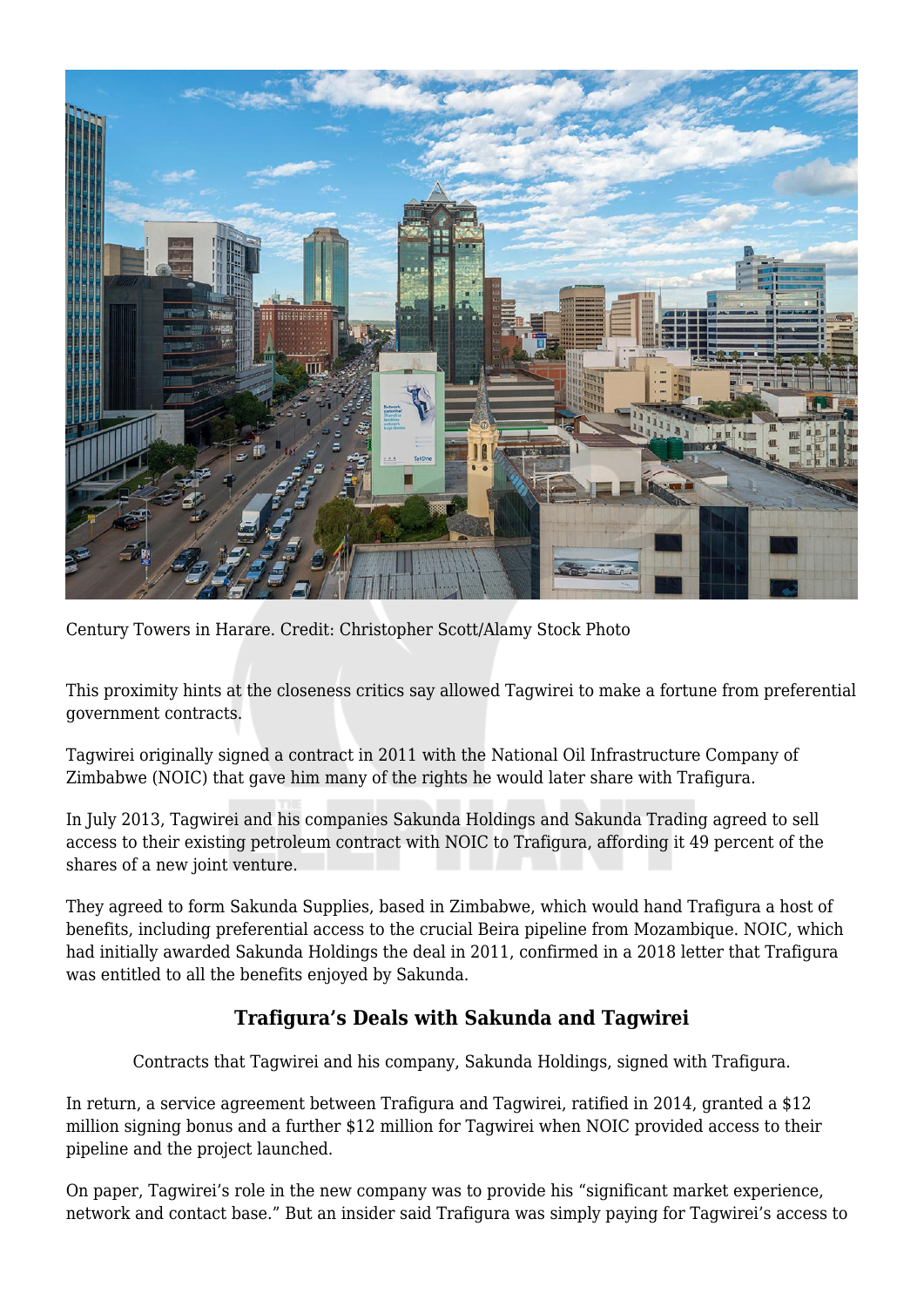powerful figures in Zimbabwe.

"Trafigura provided everything: the capital, the fuel, the expertise," said former Trafigura Zimbabwe director Christopher Fourie.

"Sakunda [Holdings] – by which I mean just a few front guys under Tagwirei – were the political connections to the reserve bank, the president. Their aim was to keep profits low in Zimbabwean operations and pay Tagwirei offshore," said Fourie, who later served as CEO and shareholder of another one of Tagwirei's companies.

### **"A Captive Market"**

In November 2013, just a few months after the joint venture was formed, Trafigura made the first in a series of cash advances to the Zimbabwean government's pipeline operator.

Confidential documents show that, over the course of the next six years, Trafigura and its joint venture came up with at least \$1 billion in prepayments to NOIC.

In exchange, Trafigura Zimbabwe got priority access to Zimbabwe's key oil pipeline. In 2018 the joint venture paid what appears to be a favorable price of \$1.24 per barrel moved. It costs about \$2.19 a barrel to transport oil through the Feruka pipeline from Beira in Mozambique to Harare. Meanwhile Trafigura Zimbabwe earned up to 40 percent gross profits for the supply of oil — all with sparse competition and all negotiated opaquely.

A December 2018 amendment of the joint venture agreement sets out credit facilities made available by Trafigura's head office to the government of Zimbabwe, including loans of \$50 million and \$13.6 million.

The Reserve Bank of Zimbabwe guaranteed NOIC's repayments of the advances, which were to be made in foreign currency. The interest if NOIC were to fail to pay its monthly obligation was a hefty 16 percent, which was to be compounded against the full outstanding sum, repayable immediately and in full. Zimbabwe is chronically short of foreign currency and heavily in debt, and has struggled to repay its obligations.

"If these terms are correct, 16 percent is a very high interest rate," said Natasha White, an oil researcher at U.K.-based advocacy group Global Witness. "High interest rates are usually conditions to buffer the risk of non-payment (and are where the traders make their money on these deals)."

Commodity trader prepayments to states and state-backed entities often feature deals based on political connections and lack a tender process, according to White. "This raises serious red flags regarding the government's decision to enter into them," she said.

The 2018 agreement specified a base monthly repayment of \$5 million until April 2019 and \$3.2 million from May 2019 until the total sum of \$63.6 million was fully repaid. By the time of the December 2018 agreement, NOIC had received almost \$400 million in advances from Trafigura itself, while the total advances of both Trafigura and the joint venture were close to \$1 billion, according to an internal Trafigura Zimbabwe document.

Zimbabwe's central bank governor John Mangudya denied this to OCCRP, claiming the "outstanding balance by 2018 was only \$130 million." He declined to provide term sheets, stating that loan agreements are confidential.

Internal Trafigura Zimbabwe communications underscored the value of the company's pre-financing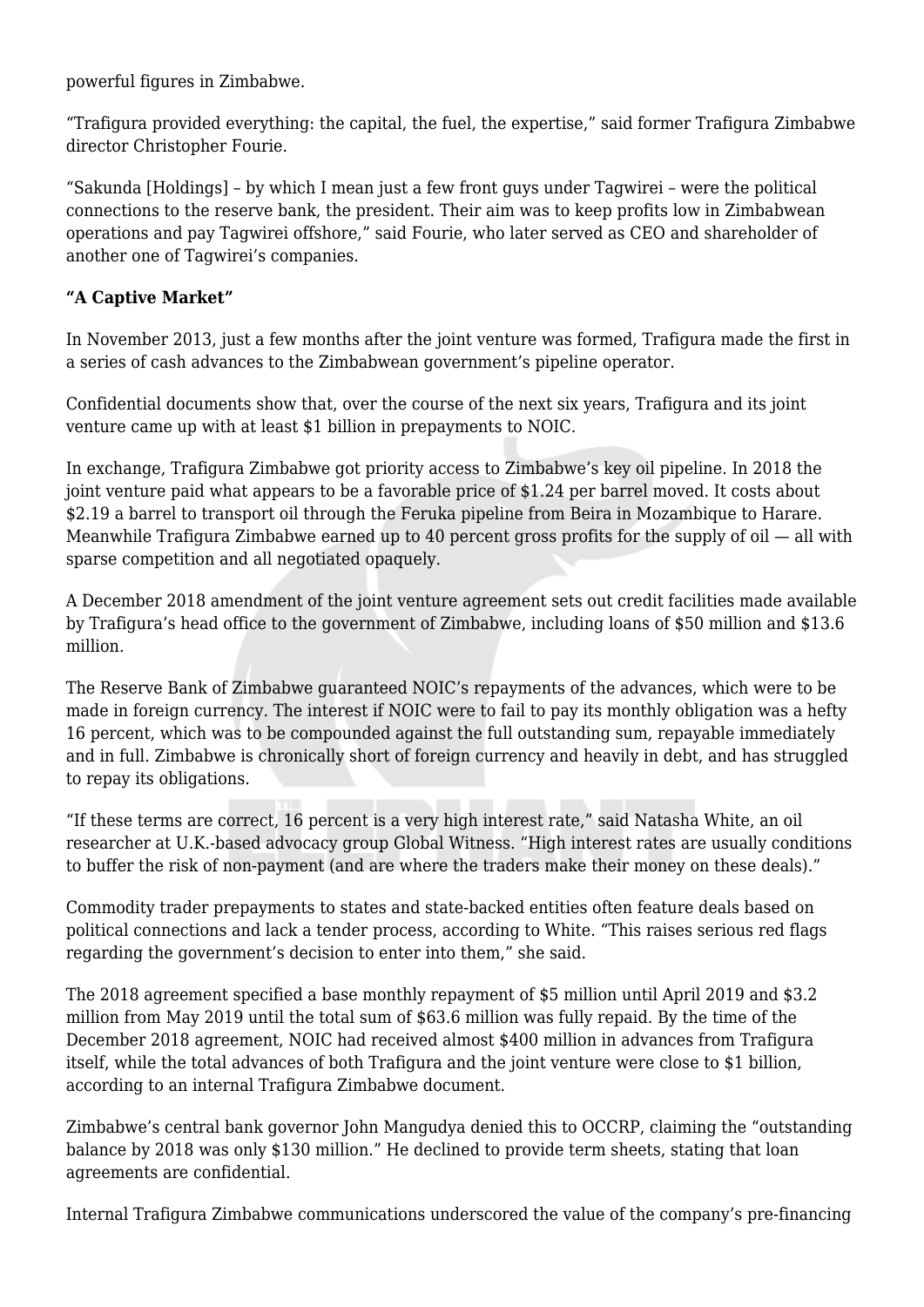of Mnangagwa's government: "[Trafigura Zimbabwe] expects to maintain its pre-financing arrangements going forward," as these allowed for the company to maintain "its role as a price leader," as well as its dominant market position.

According to an internal 2018 company report, Trafigura Zimbabwe was supplying up to 60 percent of Zimbabwe's required monthly fuel imports. Tendai Biti, the former finance minister and head of the parliamentary committee investigating Tagwirei's company Sakunda, said the joint venture has supplied more than 80 percent of the country's total fuel supply. Trafigura Zimbabwe internally labeled their deal as a "captive market."

In an email to OCCRP, Trafigura said "we do not recognise" OCCRP's figures for the prepayments, but would not discuss pre-financing arrangements.

"From time to time, Trafigura has agreed credit terms related to the supply of fuel to customers in Zimbabwe and subject to usual commercial terms and confidentiality," a Trafigura spokesperson said.

Mangudya told OCCRP, "All strategic imports are a priority to the Bank," and that Trafigura provided "a \$390 million fuel line of credit."

## **A Potent Partnership**

At the heart of the deal was the relationship between Trafigura and Tagwirei, who was paid over \$100 million in fees through January 2018, with more than 40 percent of that money going directly to his Swiss and other offshore accounts, according to documents seen by OCCRP.

#### **Tagwirei's Fees**

Tagwirei was paid over \$100 million in fees by Trafigura, OCCRP has found. More than 40 percent of that money went directly to his Swiss and other offshore accounts.

The payments made to Tagwirei raise a red flag, according to Global Witness's Natasha White.

"Red flags include the personal involvement of politically exposed individuals in such deals. It would be extremely concerning if payments have been made into a personal account of Tagwirei by Trafigura, whether or not he was sanctioned at the time," she said.

Reporters obtained internal emails discussing Tagwirei's finances, which referenced an offshore account in Switzerland. He opened an account at Geneva-based Pictet Bank on April 17, 2014, about the same time he began to earn fees from his deal with Trafigura, according to a document signed by a bank official.

In addition to fees, Tagwirei received funds from Trafigura for "pipeline gain," mineral deals, and project management, according to invoices obtained by OCCRP. He was paid in U.S. dollars through Trafigura accounts, including some held at New York-based Deutsche Bank Trust Company Americas.

Notably, Tagiwirei's name may have been concealed from some payments based on invoices seen by OCCRP, due to correspondent banking practices. For transfers in the U.S., the recipient can be identified via the bank names and numbers of African banks where Tagwirei had an account, such as Zimbabwe's Ecobank. These banks have correspondent links to U.S. banks to allow them to access U.S. dollars; Zimbabwe's Ecobank, for example, is hosted by New York-based Standard Chartered Bank. By naming only the bank account number on the transfer rather than the account holder,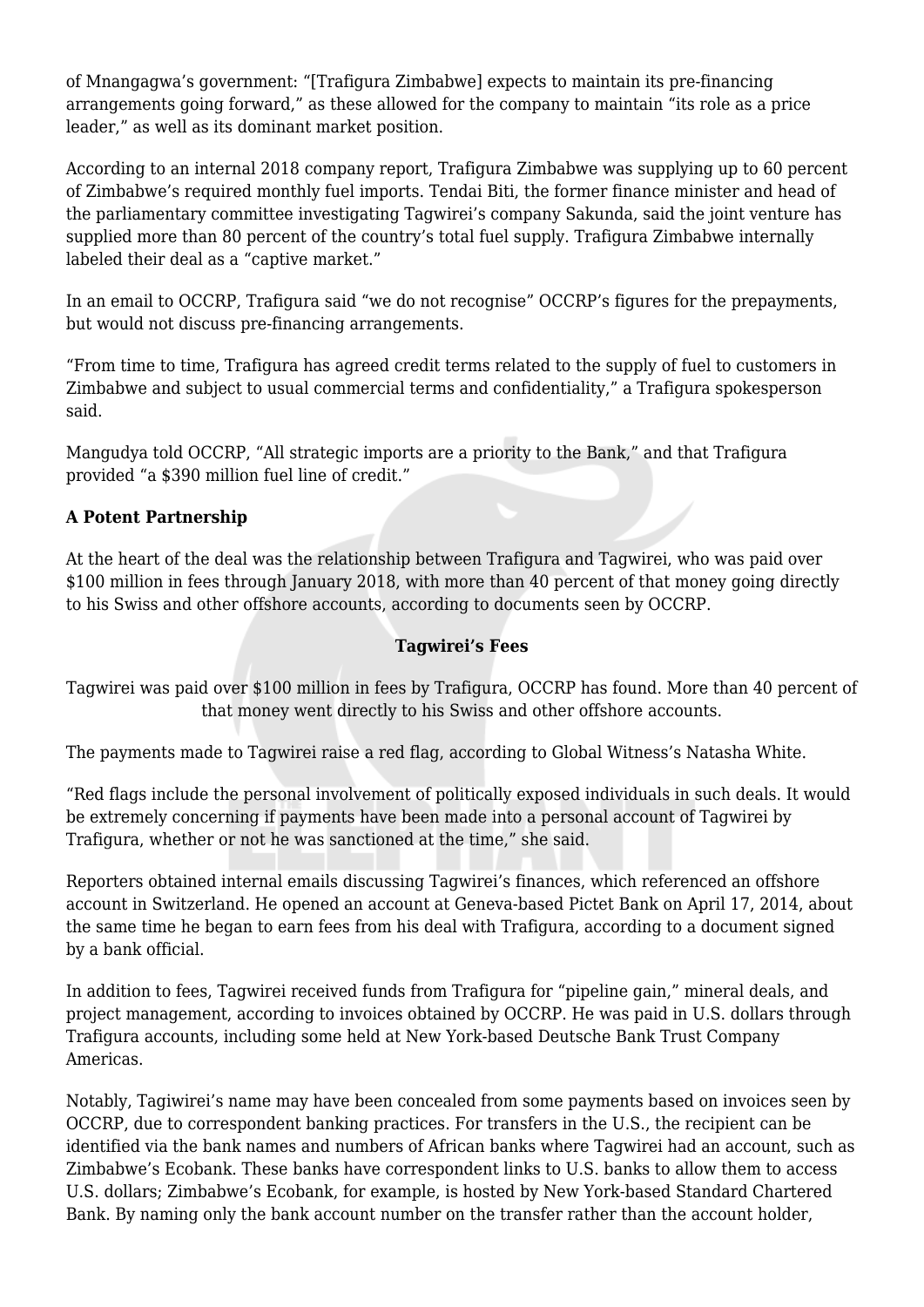Tagwirei's name could have been omitted from compliance checks in the U.S.

Trafigura publicly cut ties with Tagwirei just before the businessman was sanctioned by the U.S. in August 2020. The U.S. said the move was made in response to the \$3 billion allegedly misappropriated by his companies in connection with a flagship farming program called Command Agriculture.Following years of hyperinflation and land grabs under Mugabe, then a devastating 2016 drought, Zimbabwe introduced the Command Agriculture program to bolster food security. The Central Bank funded the program using Treasury Bills — a form of short-dated, government-backed security — that ended up creating billions of dollars of debt and draining foreign exchange reserves. Taxpayers footed the bill.

Tagwirei's Sakunda Holdings was awarded a \$3 billion contract to supply fuel to the Command Agriculture scheme without tender, according to the U.S. government. In March 2020, the company [submitted documents to a Zimbabwean parliamentary committee](https://www.facebook.com/openparlyzw/videos/721149318623471) that showed it charged fees of more than 30 percent on a \$1 billion contract.

Sakunda was granted so-called T-Bills as a kind of collateral in case farmers in the program failed to repay their credit lines. Tagwirei was then allowed to redeem the debt at a one-to-one ratio with the U.S. dollar rather than, as normal, against the lower value of Zimbabwean bond notes.

Rather than waiting to see how Command Agriculture played out, Sakunda quickly liquidated some Treasury Bills in Zimbabwe and sold others to Zimbabwean commercial banks at a discount. "Sakunda's deal with the government crashed the currency in July 2019 when they cashed in some Treasury Bills directly with the central bank," said Biti.

The International Monetary Fund confirmed that 99 percent of agricultural loans under the programme defaulted.

In August 2020 the U.S. sanctioned Tagwirei and Sakunda for corruption. The U.K. followed suit a year later, saying that Sakunda "redeemed Government of Zimbabwe Treasury Bills at up to ten times their official value."In December 2019, Trafigura announced it had bought out Sakunda's 51 percent stake in Trafigura Zimbabwe without disclosing the amount it had paid for the shares. "This will bring improved clarity on Trafigura's activities in the country," [the company said in a statement](https://www.trafigura.com/responses/update-on-trafiguras-fuel-supply-business-to-zimbabwe). Documents obtained by OCCRP indicate Tagwirei's shares were worth "449 million" as of November 2018, but the currency is unclear.

#### **Doing Business From Mauritius**

Even before Tagwirei and Sakunda were [sanctioned by the U.S. Treasury in 2020,](https://home.treasury.gov/news/press-releases/sm1082) plans were being laid to establish a new, clean corporate structure that could be used to continue the deal using the Mauritius-based Sotic International and other associated offshore companies.

Trafigura immediately started to do business with this new Mauritius network.

Excel sheets and invoices obtained by OCCRP show Trafigura contracted with and sold fuel to Sotic and its subsidiaries from 2018 onwards.

A 2019 deal between Sotic and NOIC signed by Mangudya, the central bank governor, as a guarantor for NOIC, allowed Sotic to effectively maintain control of the NOIC pipeline. The deal ensured the pipeline existed "solely at Sotic's benefit" according to an internal email, and included "first rank priority pumping for all Sotic product."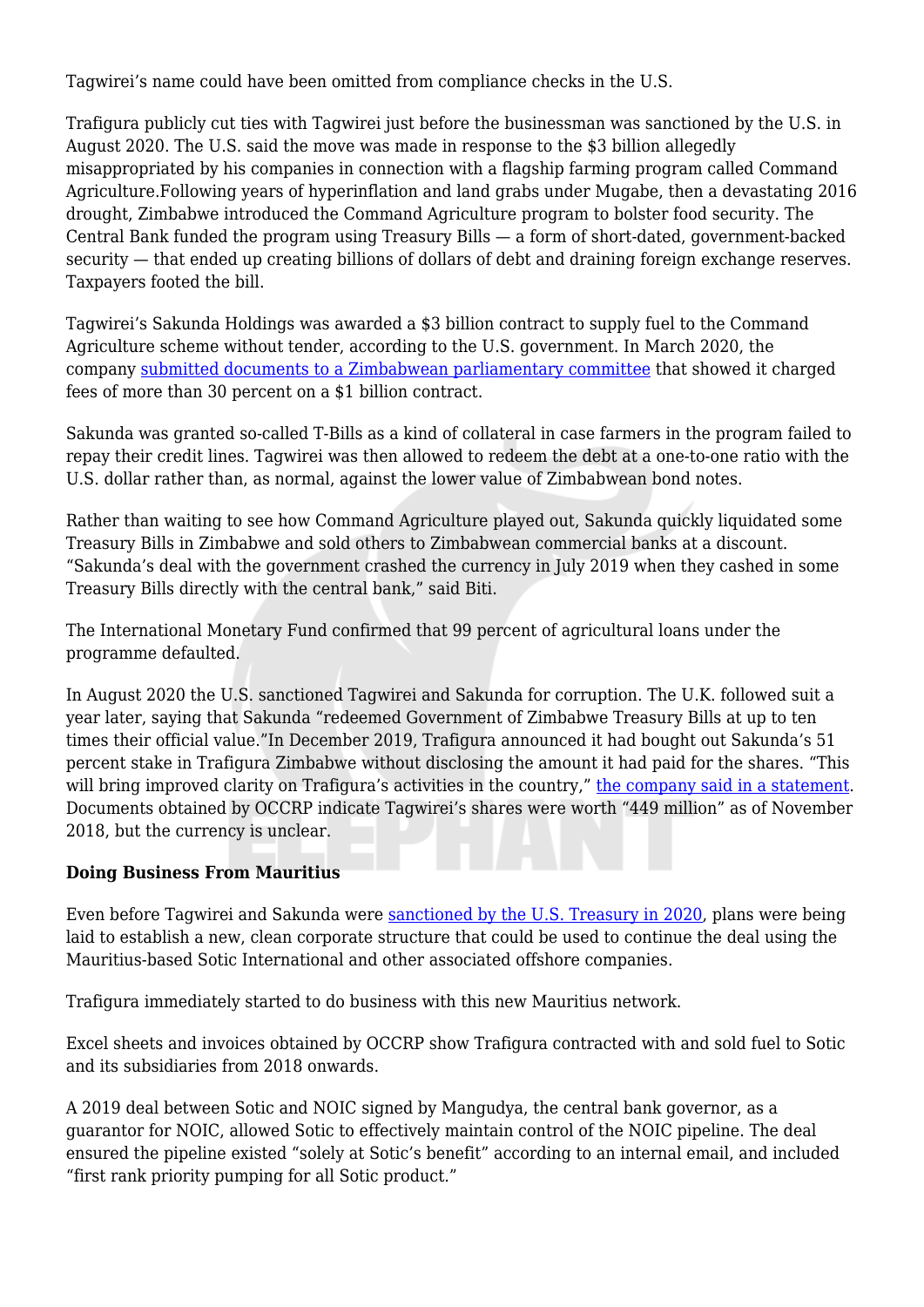#### **The Mauritius Connection**

From 2018 onwards, Trafigura continued to do business with Tagwirei through Sotic International Ltd., a new company he had set up in Mauritius. Several shell companies associated with Sotic were fronted by former Trafigura employees.

In an email to OCCRP, Mangudya claimed the pre-financing arrangement "was never consummated" and therefore there was "nothing to publicise." However, a document obtained by OCCRP dated September 2019 shows NOIC asking for the payment from Sotic it was owed based on the deal's "prepayment facility" guaranteed by the central bank.

#### **Business as Usual**

The fuel deal with Tagwirei's new Sotic company is similar to the arrangement that existed with Sakunda until it was sanctioned by the U.S.

Prepayments worth \$1.2 billion were again offered to NOIC, according to a contract between Sotic and Zimbabwe's central bank governor on behalf of NOIC. The agreement allowed Sotic to effectively maintain control of the NOIC pipeline, ensuring it got "first rank priority pumping," according to the term sheet.

Under the Sotic-drafted contract terms, Sotic would source foreign exchange of up to \$600 million on behalf of the Reserve Bank, with the rest in RTGS currency, a local pseudo-currency that doesn't trade on international markets and whose exchange rate is artificially set by the government. Minutes of a meeting reveal that \$100 to \$200 million would be provided by traders like Trafigura over a period of eight years after the initial drawdown.

The guarantor of the agreement was the Reserve Bank, with bank governor Mangudya listed as the contact person.

However, Sotic appeared to shortchange the country once more. By July 3, 2019, a payment of just 814 million RTGS (worth about \$2.2 million) had been deposited by Tagwirei's team into the Reserve Bank's account — far short of the huge sums of foreign exchange required by the contract. Almost immediately, Sotic began to default on monthly payments. However, the documents show none of this seems to have affected Sotic's priority status.A leaked internal Sotic email provides an insight into how the group of companies artificially inflated the prices of their products.

The email shows that a Sotic subsidiary sold a petroleum-based product to Sotic at \$590 per metric tonne. Sotic then proposed to sell the product for \$820 per metric tonne to Tagwirei's Zimbabwean structure, Fossil. The January 2019 email notes: "got these numbers from [Tagwirei]…Think the plan is that Fossil sells to the end consumer at \$877…"

By moving the product between companies in their group and increasing the price each time, Tagwirei's network stood to make an estimated \$460,000 extra profit on this deal alone.

#### **Friends in High Places**

While Tagwirei is often credited as being the mastermind behind his business successes, correspondence between him and others shows he might be a proxy for political interests.

Tagwirei's businesses appeared to involve President Mnangagwa, or "HE" (His Excellency), as he was sometimes referred to and other government officials. In private WhatsApp correspondence obtained by OCCRP, Tagwirei claimed to beneficially own 35 percent of Sotic, saying the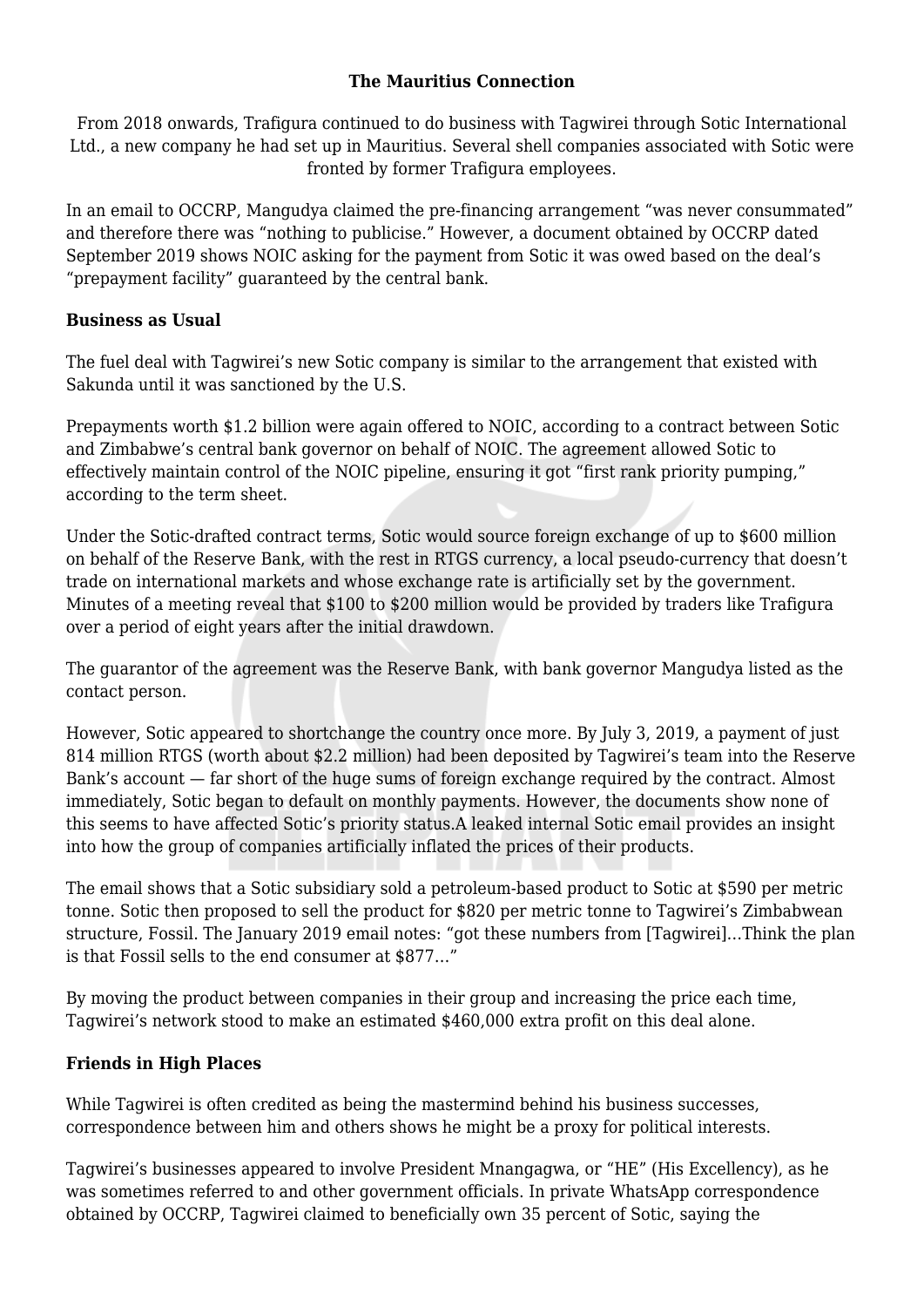"government" owned the rest.

In email correspondence obtained by OCCRP about payment for a mining deal, Tagwirei seemed to reference Mnangagwa by saying, "HE wants that money to be paid after I show him the directors, owners of Sotic-Documents."

By the time Sotic was formed, Tagwirei and his associates understood he was a liability and avoided formally linking the businessman to the new network. Documents show Tagwirei's company formation agent and administrator of his Mauritius companies described how he had to use his preexisting relationship with the CEO of Mauritian bank AfrAsia to open an account there for Sotic because of the negative press Tagwirei was getting. The new bank accounts allowed Sotic to hold accounts denominated in U.S. dollars and euros, despite the compliance risks associated with Tagwirei. These accounts allowed the company access to US banks through AfrAsia's correspondent banking.

As the businesses were shuffled, so were the key figures in the network. Tagwirei took a back seat, at least nominally, and proxies including at least one political figure and several South Africans took up key roles.

As [revealed by U.S. anti-corruption group The Sentry](https://cdn.thesentry.org/wp-content/uploads/2021/07/ShadowsShellGames_TheSentry_July2021.pdf), and confirmed in documents and emails from May 2019, Zimbabwe's central bank governor John Mangudya is named as the legal protector of Lighthouse Trust, a co-owner of Sotic at the time. Lighthouse Trust, in turn, was owned by four beneficiary trusts: Amphion (15%), Norfolk (15%), Leonidas (35%), and Alcaston (35%). Mangudya, once again, served as the protector in all of them.

A legal protector is a person appointed to direct or restrain trustees in relation to their administration of a trust. Neither the government nor the Central Bank have disclosed a business interest in Sotic, so it is not clear why Mangudya would play such a role in Sotic-related trusts.

In an email to OCCRP, Mangudya claimed he was not part of the trust structures and was not aware his name had been listed as their legal protector. When asked directly if Tagwirei fraudulently used his name, he declined to respond further. Sotic's former CEO confirmed to OCCRP that the instruction to include Mangudya came from Tagwirei.

Ronelle Sinclair and Jozef Behr – Sotic's former head of finance and Trafigura's former head of Africa trading – were both trustees in the trusts that held part of Sotic.

Former Sotic CEO and shareholder Christopher Fourie said it was clear that Tagwirei retained control over Sotic. Whenever he raised legal or financial concerns, employees invoked Tagwirei.

In an email to OCCRP, former Sotic CEO David Brown claimed he had no involvement in transactions prior to June 2020 and therefore could not comment on irregularities pointed out by reporters. "These matters are largely driven by a disgruntled employee who is part of a history that might well have taken place," he added.

He also denied knowledge of Tagwirei's ownership of Sotic group assets prior to that date but added, "Mr Tagwirei is a very prominent business man in Zimbabwe and …an official advisor to Government and being as Government are shareholders in the mining assets, it is hard not to occasionally cross paths."

OCCRP provided Brown with evidence, including several hundred emails beginning in 2019, and information on major mining deals. Despite stating in an email to other Sotic staff that "[Tagwirei] has asked that I take a greater role," Brown denied this to OCCRP, saying, "I was not brought in by